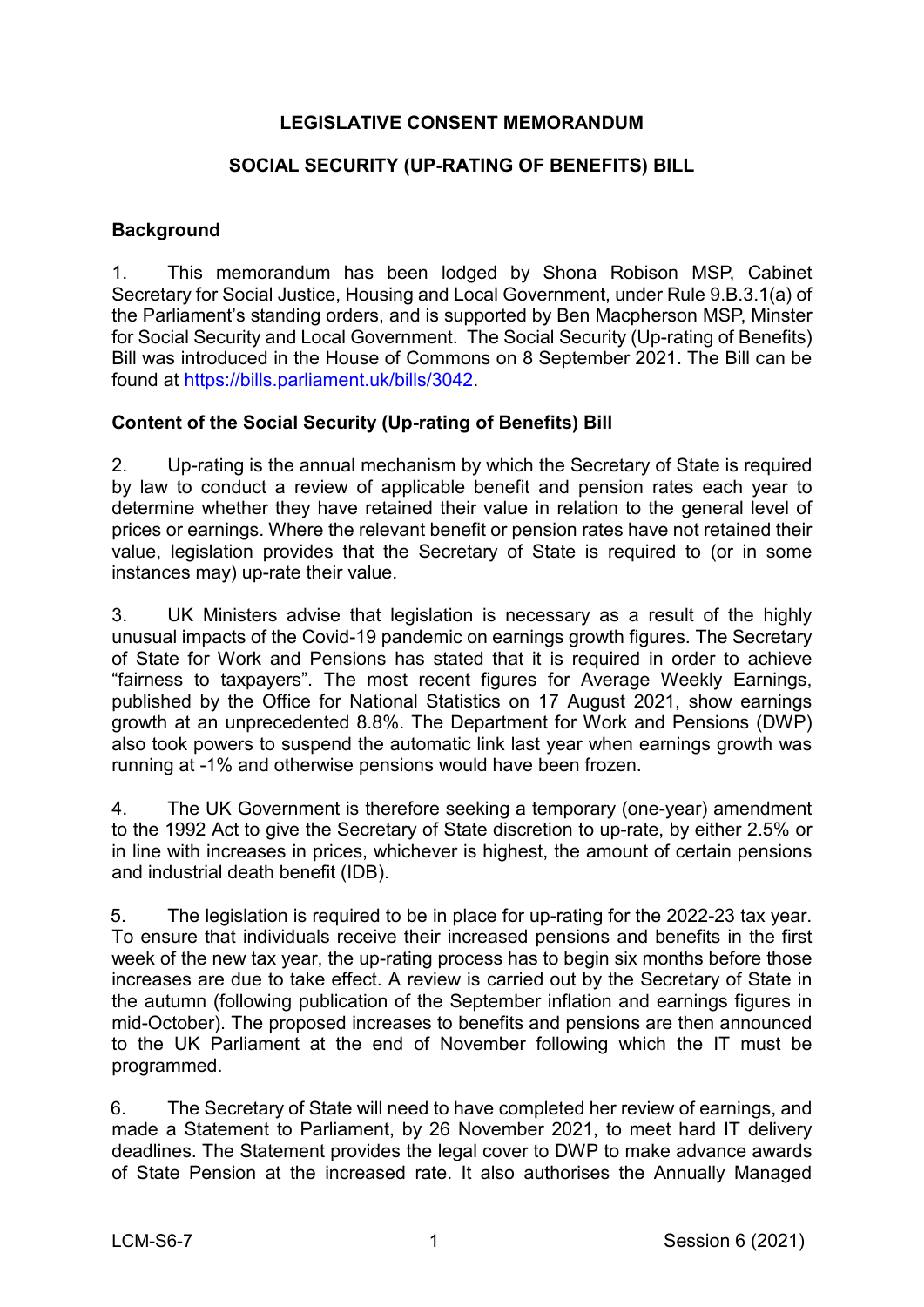Expenditure (AME) which is committed by starting the IT process, a process which cannot be reversed once started.

# **Provisions Which Relate to Scotland**

7. The Bill amends section 150A of the Social Security Administration Act 1992 ("the 1992 Act") which requires the Secretary of State, in each tax year, to review the amounts of specified pensions and industrial death benefit (listed in subsection (1)), to determine whether they have retained their value in relation to the general level of earnings obtaining in Great Britain. Where the general level of earnings is greater at the end of the review period than at the beginning, the Secretary of State is required to lay a draft order before Parliament which increases the amounts by at least the percentage of the increase in the general level of earnings (unless the amount of the increase would be inconsiderable). If the order is approved by resolution of Parliament, the Secretary of State is then required to make the order.

8. Clause 1 of the Bill inserts new subsections (2A) and (2B) into section 150A of the 1992 Act. Subsection (2A) creates a new discretionary power to up-rate, which will apply only for the 2022-23 tax year. It will allow the pensions and benefit listed in section 150A(1) to be up-rated in line with prices or 2.5%, whichever is highest. The power is exerciseable if the Secretary of State considers appropriate having regard to the national economic sitation and any other matters the Secretary of State considers relevant, and allows the amounts to be increased by such percentage as the Secretary of State thinks fit. Subsection (2B) provides that where the provision referred to in subsection (2A) in respect of amounts of Industrial Death Benefit is within the legislative competence of the Scottish Parliament, the power is exerciseable by the Scottish Ministers instead of the Secretary of State.

# **Reasons for seeking a legislative consent**

9. The issue relates primarily to reserved benefits (State Pensions and the Standard Minimum Guarantee in Pension Credit), but includes Industrial Death Benefit. Responsibility for Industrial Death Benefit as regards Scotland is devolved by virtue of section 22 of the Scotland Act 2016 ("the 2016 Act"). The functions of the Secretary of State under section 150A, in so far as exerciseable in relation to devolved industrial injuries benefits, have transferred to the Scottish Ministers by virtue of section 53 of the Scotland Act 1998, as amended by section 22 of the 2016 Act. In accordance with transitional arrangements in connection with commencement of the 2016 Act, that transfer took place on 1 April 2020.

10. Industrial injuries benefits continue to be delivered by DWP on behalf of the Scottish Ministers on a temporary basis, under an Agency Agreement. The Agency Agreement is entered into on the basis that benefits that continue to be administered by the DWP on the Scottish Ministers' behalf will be administered consistently across Great Britain. As such, the intention underpinning the Agency Agreement is that the Scottish Ministers will mirror in Scottish legislation the amount of any increases in the amounts of devolved benefits that are proposed by the UK Government for the duration of the Agreement. It is thought that there are around 300 recipients of Industrial Death Benefit in Scotland.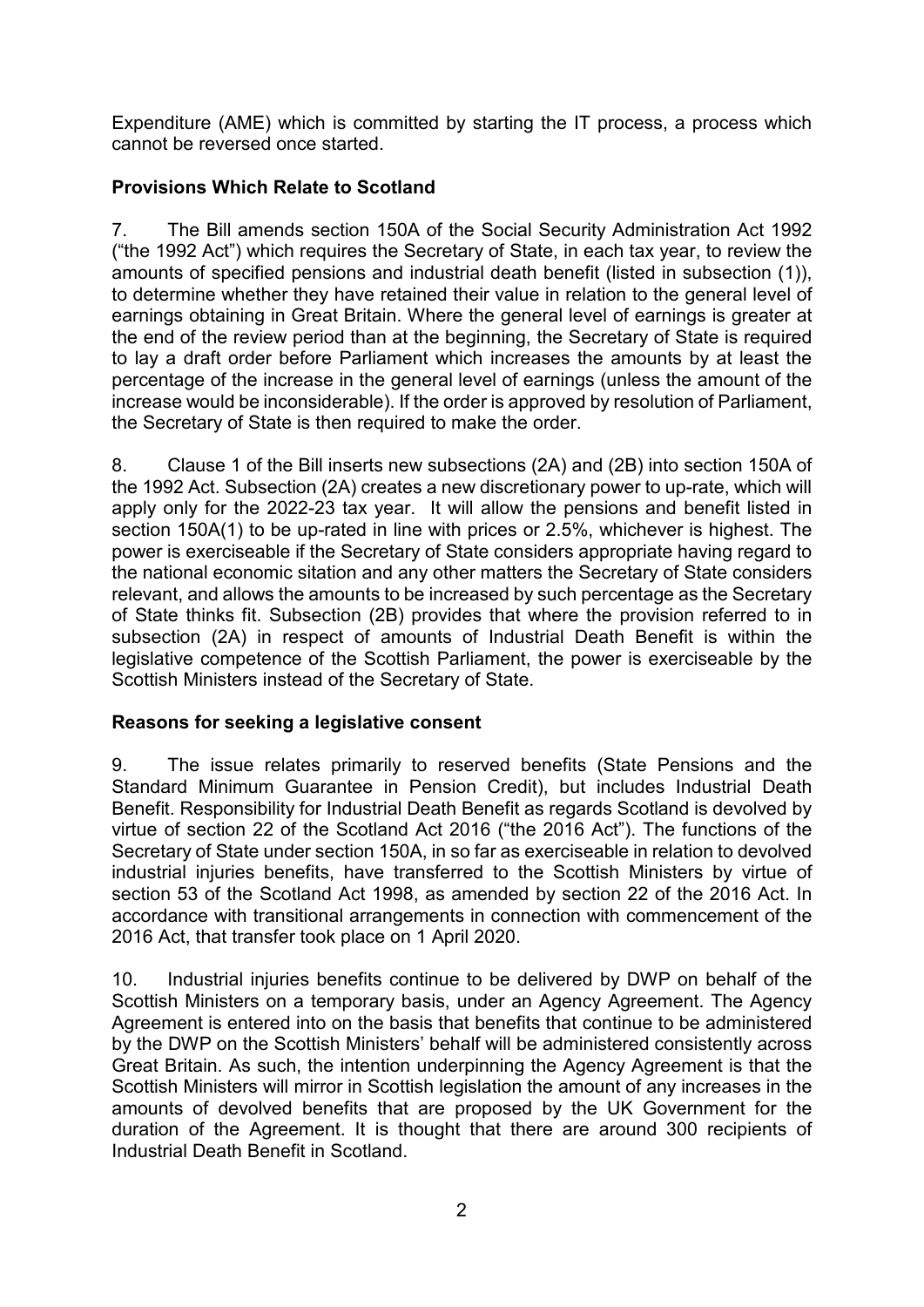11. The UK Government requested that Scottish Ministers make provision to allow for Industrial Death Benefit to be up-rated in 2022/23 in the same way that they will be up-rated in England and Wales and has included provision in the Bill to give necessary SSI powers to enable Scottish Ministers to deliver uprating legislation in tandem with the UK. Since the new power that is proposed to be inserted in section 150A(2A) is not a pre-commencement enactment for the purposes of the Scotland Act 1998, the power is conferred directly on the Scottish Ministers by Clause 1 of the Bill. It is this provision that triggers the need for legislative consent of the Scottish Parliament.

12. The only alternative to consenting to the UK Government making provision for Scotland in its Bill is to bring forward equivalent Scottish primary legislation. Given the need to have primary legislation in place before the Secretary of State conducts and concludes her review of benefit rates by mid-November*,* seeking to have Scottish primary legislation in force by mid-November, which would entail truncated development time, truncated parliamentary scrutiny and the need to request truncated Royal Assent, would generate significant risk.

## **Consultation**

13. The Scottish Government has not undertaken any consultation on the provisions. It is standard practice for the benefits in question to be uprated on an annual basis.

#### **Financial Implications**

14. The LCM will not result in a material increase to the cost of the Agency Agreement under which the benefit is delivered. This is because the uprating applies to benefit expenditure only and will therefore be funded via Block Grant Adjustment.

#### **Conclusion**

15. For the reasons set out above, the Scottish Government believes that the LCM is necessary and appropriate.

#### **Draft Legislative Consent Motion**

16. The draft motion, which will be lodged by the Cabinet Secretary for Social Justice, Housing and Local Government:

"That the Parliament agrees that the relevant provisions of the Social Security (Up-rating of Benefits) Bill, introduced in the House of Commons on 8 September, relating to Industrial Death Benefit, so far as these matters fall within the legislative competence of the Scottish Parliament, or executive competence of Scottish Ministers should be considered by the UK Parliament."

#### **SCOTTISH GOVERNMENT**

September 2021